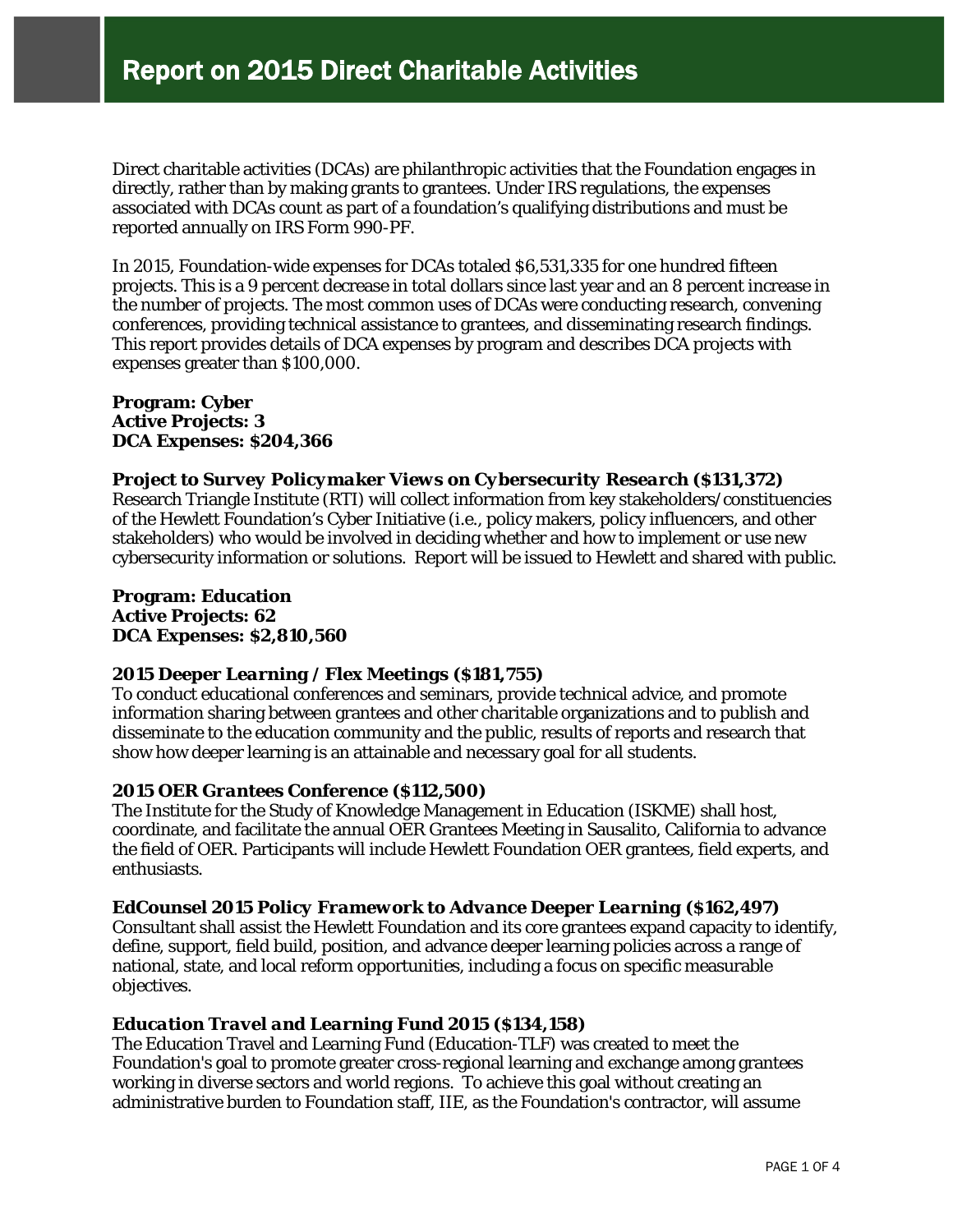much of the financial, administrative and logistical support functions for travel and learning activities.

# *EducationFirst Consulting - 2015 Deeper Learning Grantee Meeting (\$165,869)*

Consultant shall provide services to develop the plans for and implement the 2015 annual Deeper Learning Grantee Meeting to be held at High Tech High Graduate School of Education in San Diego, CA on October 27-30, 2015. Invitees include a broad spectrum of education stakeholders, including grantees, facilitators, and speakers who will confer on the deeper learning movement.

## *ISKME 2016 OER Grantees Conference (\$162,800)*

The Institute for the Study of Knowledge Management in Education (ISKME) shall host, coordinate, and facilitate the annual OER Grantees Meeting in New Orleans, Louisiana to advance the field of OER. Participants will include Hewlett Foundation OER grantees, field experts, and enthusiasts.

## *REACH Strategies Communication Plan 2015 (\$185,000)*

Consultant shall assist the Hewlett Foundation and its grantees ensure the effectiveness of the communications component of Deeper Learning in the field, including the following services: 1. Leveraging Shared Communications Strengths; 2. Targeted Storytelling – Building the Outcomes Case; 3. Harnessing the Social Media Capital of Deeper Learning Reformers; 4. On-Call Support for the Hewlett Deeper Learning Team; and 5. Maintain Measurement Dashboard.

## *The Common Pool, Item Development Program (\$135,000)*

Consultant shall design, develop and oversee the launch of a program to invite educators and others to submit innovative testing items to an online platform. The platform will provide the two major assessment consortia-the Partnership for Assessment of Readiness for College and Careers, and the Smarter Balanced Assessment Consortium-with new testing items as they transition states to online assessments aligned with the Common Core State Standards.

## *Zero-Textbook-Cost College Degrees Strategy (\$153,000)*

Consultant shall work to develop a multi-funder strategy for zero-textbook-cost college degrees (ZTC degrees). The project will help the field support the creation of ZTC college degrees in the US. Activities and deliverables will include research on the context, conversations with interested partners and implications for the ZTC college degree strategy based on those conversations, and a public strategy document for the field.

#### **Program: Environment Active Projects: 3 DCA Expenses: \$363,552**

## *Climate Change Initiative (\$205,331)*

To promote responsible energy development to include fuel efficiency and air quality by hosting conferences and meetings and commissioning papers and reports to develop strategies for distribution to NGO's, the media and other interested parties in the field. And to address global climate change by hosting conferences and meetings with experts in the field to discuss climate change and global warming related issues. In addition, to commission papers and reports to develop strategies on addressing global warming problems for distribution to media, NGO's, and officials.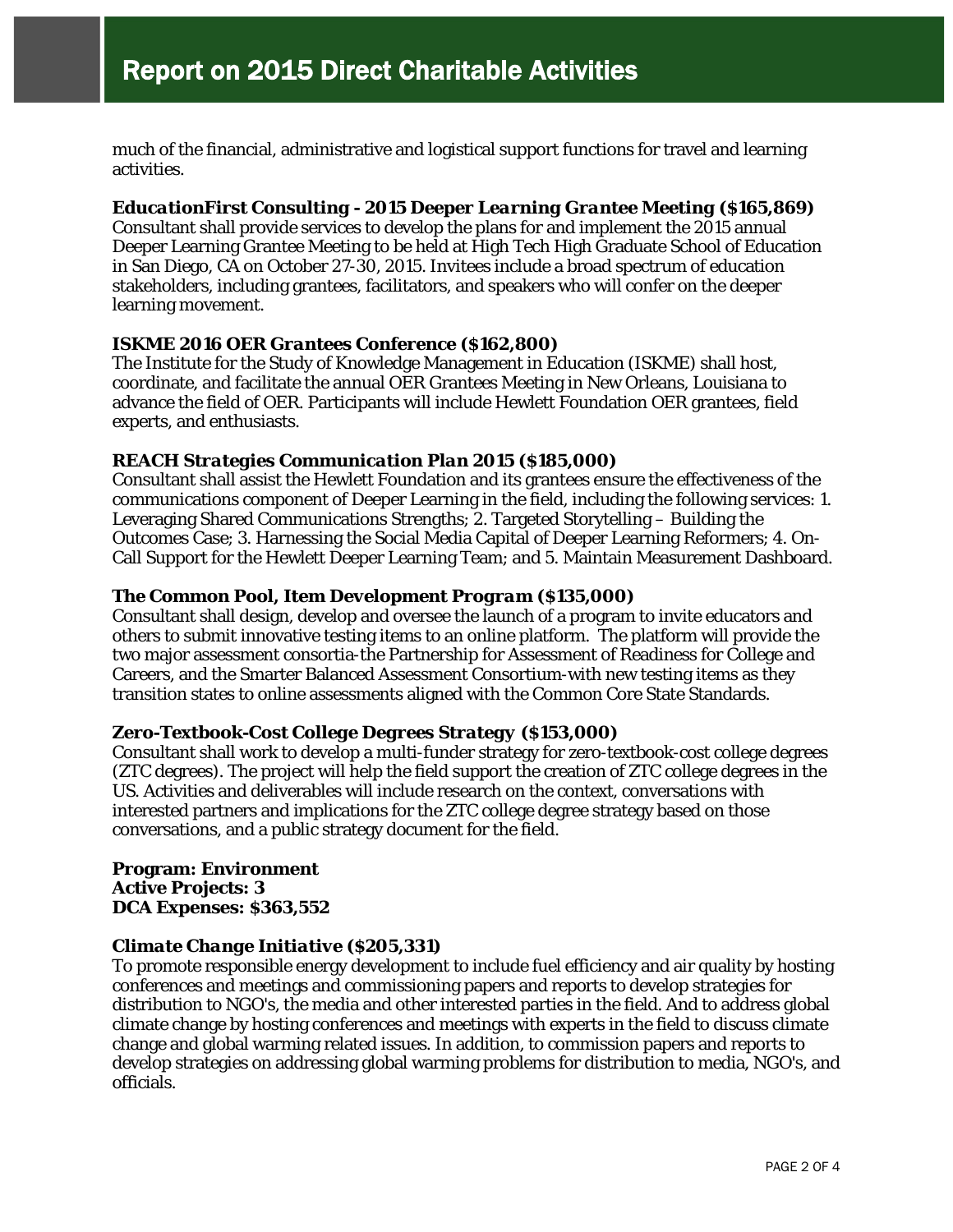# *Special Initiative: Increase Clean Transportation 2015 (\$103,377)*

To promote sustainable transportation in developing countries, such as Mexico and Brazil, as well as the U.S., by hosting conferences and meetings to discuss, among other, global air quality standards and issues; international strategies for Bus Rapid Transit and general public transportation systems; and fuel efficiency. In addition, to commission papers and reports to develop strategies for distribution to NGO's, the media and other interested parties.

#### **Program: Global Development and Population Active Projects: 20 DCA Expenses: \$1,342,123**

#### *Getty Images: photos of women in informal employment settings (\$360,000)*

Getty Images will assign photographers to travel to six countries to capture images that portray empowered women in developing countries, with a particular focus on workers (especially women) engaged in informal employment. These images will be made available for the Foundation, Women in Informal Employment Globalizing and Organizing (WIEGO), a grantee; and other organizations to use to advance their work to improve the lives of informal workers and their families.

## *Purpose Campaigns, LLC: for a participation framework to build and scale effective social movements for government accountability (\$200,000)*

Consultant shall provide the stakeholders in the transparency, accountability and participation community a framework to understand the necessary conditions for public participation initiatives to emerge, scale, and have impact in Global South democracies and a set of recommendations that are specific to the Mexican context which will help the key stakeholders use that understanding to build and support citizen participation in different local and national contexts as a way to ensure government accountability.

#### *Reboot Design, LLC project 'Demystifying Public Sector Innovation' (\$150,000)*

Using lessons learned from a process evaluation of the Mexico 'Change Agents' program, Reboot Design, LLC (the 'Consultant') will develop a strategic communications plan and develop communications materials for the international open government community. Further, the Consultant will, along with other stakeholders within the open government community, assist with dissemination of these materials widely among organizations, researchers and other open government practitioners and share these lessons with the broader open government community in order for them to better understand and document the institutional, cultural, and sociopolitical factors that influence whether and how structured innovation processes can achieve their goals within government.

## **Program: Madison Active Projects: 4 DCA Expenses: \$257,071**

## *Center for Evaluation Innovation: U.S. Democracy Systems Mapping and Learning Agenda Development (\$149,625)*

To support the Center for Evaluation Innovation in developing systems maps and a corresponding learning agenda to support democracy reform efforts by the field. The systems maps will be developed based on input from a range of organizations and then shared and further refined with their input at our October convening, where we expect 30-40 different organizations to be participating. The refined system maps and a stage setting document will be shared with the broader field, and a learning agenda will subsequently also result.